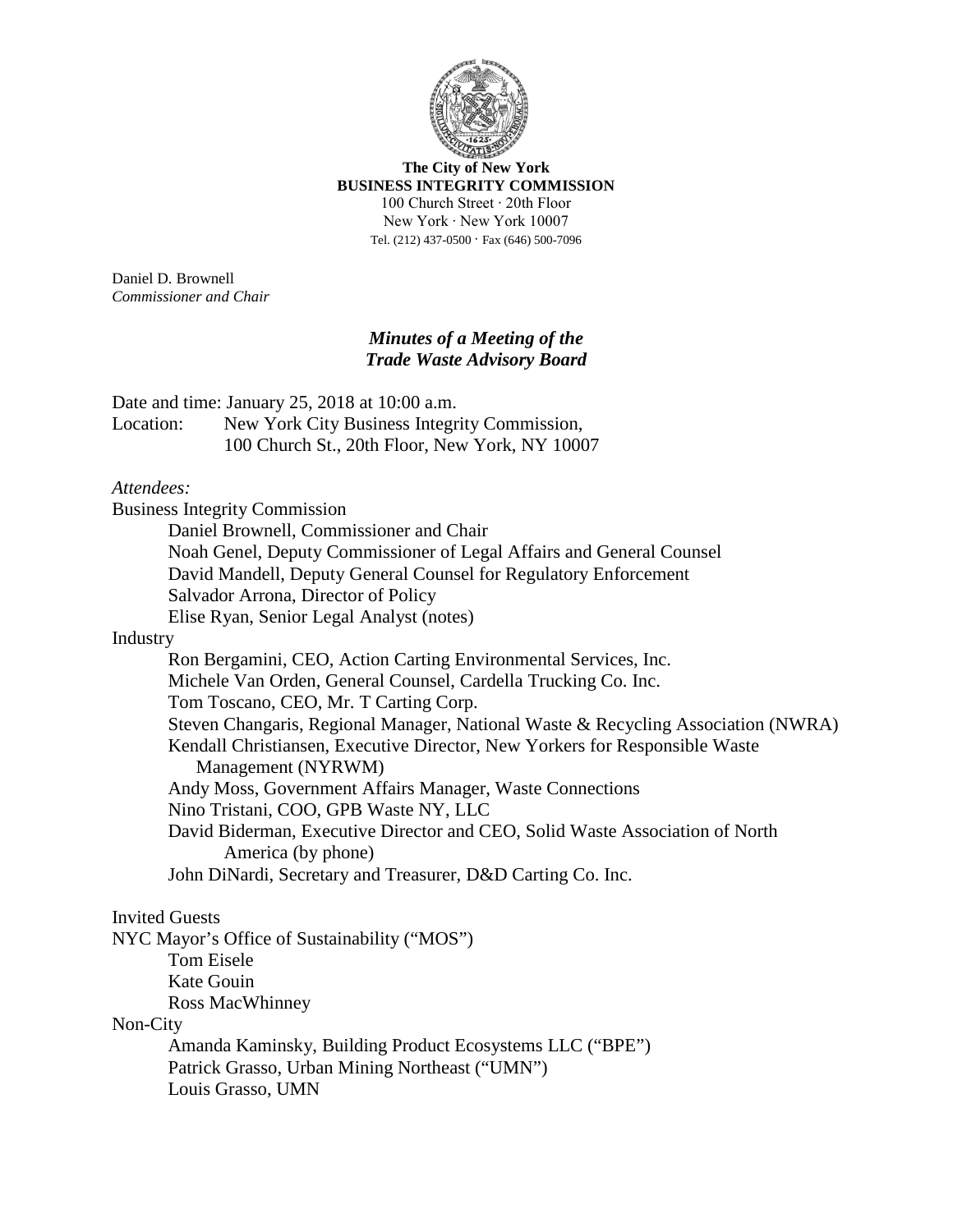## *BIC Discussion Items*

- 1. Glass Recycling: presentation by Amanda Kaminsky of BPE and Patrick and Louis Grasso of UMN.
	- a. Kaminsky explained the current economic and environmental challenges of concrete production and presented the benefits of using recycled glass to make glass pozzolan as a solution to those challenges.
	- b. Patrick and Louis Grasso explained that their glass pozzolan product, Pozzotive, is a high-performance and functional industrial filler, made from 100% recycled post-consumer glass.
		- i. UMN is interested building a 100,000 ton Pozzotive manufacturing facility in the New York City area. The plant would require a 2.5 acre site and a 30,000 sq. ft. building, would create 25 new jobs and could take up to 20% contaminated glass (regardless of color). Once they have a location, the plant could be up and running in several months depending on the permitting process.
		- ii. UMN would charge a fee to haulers to dump glass at their facility. The fee would be competitive with operating costs in NYC, the economics of feedstock, and the cost of the product being sold.
		- iii. UMN is interested in understanding commercial glass volumes, quality/condition of material collected, exploring options for real estate for the plant, and potential access to under-utilized land/facilities.
	- c. The members of MOS stated that the City is exploring a full range of solutions that will satisfy all goals, *i.e.*, the City is not promoting a single solution or vendor, but rather looking at all options. They are weighing greenhouse gas emissions while balancing the ZeroWaste initiative. In addition to UMN, they are studying AeroAggregates, LLC which produces foam glass for gravel, and Glavel, Inc., which produces foam glass aggregate that can be used in roofing and insulation, among other applications.
	- d. Industry members provided feedback regarding quality and volume of glass.
		- i. It would be possible to deliver 20% contaminated glass to a plant if the industry picked up glass separately. Until a pozzolan or alternative site is available, there is no incentive to do that.
		- ii. As a starting point for understanding volume, a 2012 DSNY solid waste study found that there was 54,000 tons of commercial glass disposed – which was before the glass recycling mandate.
	- e. Kaminsky and the Grassos inquired about the volume of glass the carters collect. Commissioner Brownell asked that Kaminsky send their request for data to BIC in writing.
	- f. At the conclusion of the glass-related presentation, the invited guests left the TWAB meeting, and the meeting continued as set forth below.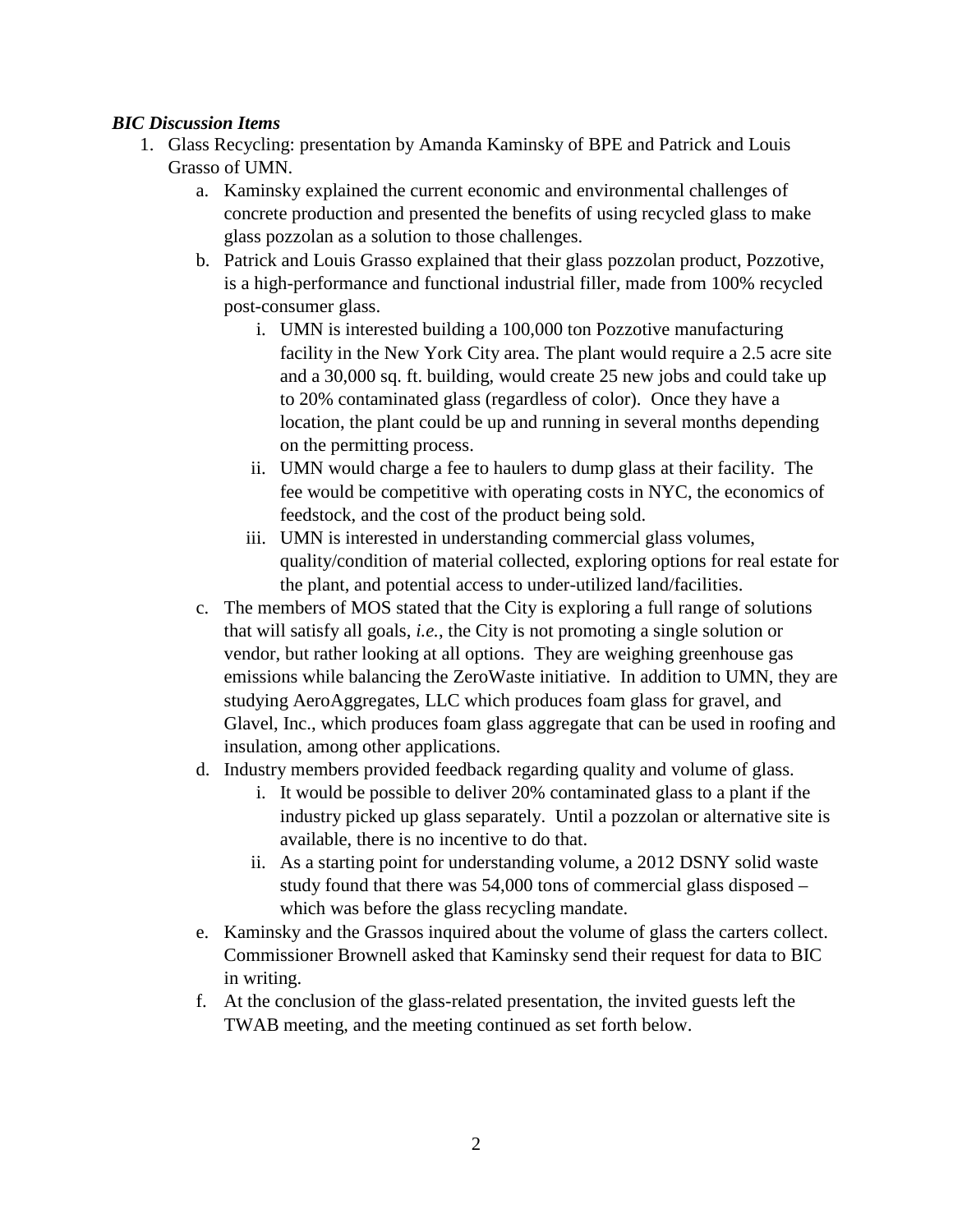- 2. Safety
	- a. The 4th Safety Symposium
		- i. Date: April 11, 2018 Location: Floyd Bennett Field Time:  $10:00$  a.m.  $-2:00$  p.m. or 9:00 a.m.  $-1:00$  p.m. Theme: Equipment and Technology
		- ii. The symposium will have a classroom component and a hands-on component.
		- iii. Arrona asked that each carter send him a list of potential vendors.
		- iv. Industry members asked for the safety events to be video recorded so that they can share with employees who are unable to attend.
	- b. Universal Safety Manual
		- i. The manual will be released before February 18, 2018.
		- ii. Safety working group members would like to see a final draft prior to the release date.
		- iii. Commissioner wants there to be a compulsory aspect to the manual. Industry members expressed support for BIC to require that each company submit a written safety program for BIC review.
	- c. Discussions with trade waste workers
		- i. BIC has been talking to workers, labor unions and advocates to hear what they have to say about safety in the industry.
		- ii. BIC wants to create a driver/helper safety event at a time and location that is convenient for the workers. It would likely take place before a shift with advance notice and the union would also be notified/involved. Industry members expressed support for this initiative.
- 3. Update on LL 145 of 2013, aka the emissions law
	- a. BIC invited a representative from the DEP to the next TWAB meeting.
	- b. A Commission directive will go out in February to require carters to report fleet information regarding sideguard installations and retrofit technology. BIC is working on an online portal to make it easier to report this information.

## *Agenda items requested by non-BIC TWAB members*

- 4. Status of rate cap analysis
	- a. BIC announced that it would be proposing through the CAPA process an increase to the rate cap by 5.6%.
	- b. BIC stated that any carter who wants to advocate for a larger increase should provide data to support its argument.
	- 5. Status of commercial organics expansion
		- a. Next tier to be finalized in February 2018.
	- 6. Lessons learned from first five months of commercial recycling enforcement
		- a. Industry members are requesting a review of the information generated from violations that have been issued.
		- b. BIC noted that compliance is not good.